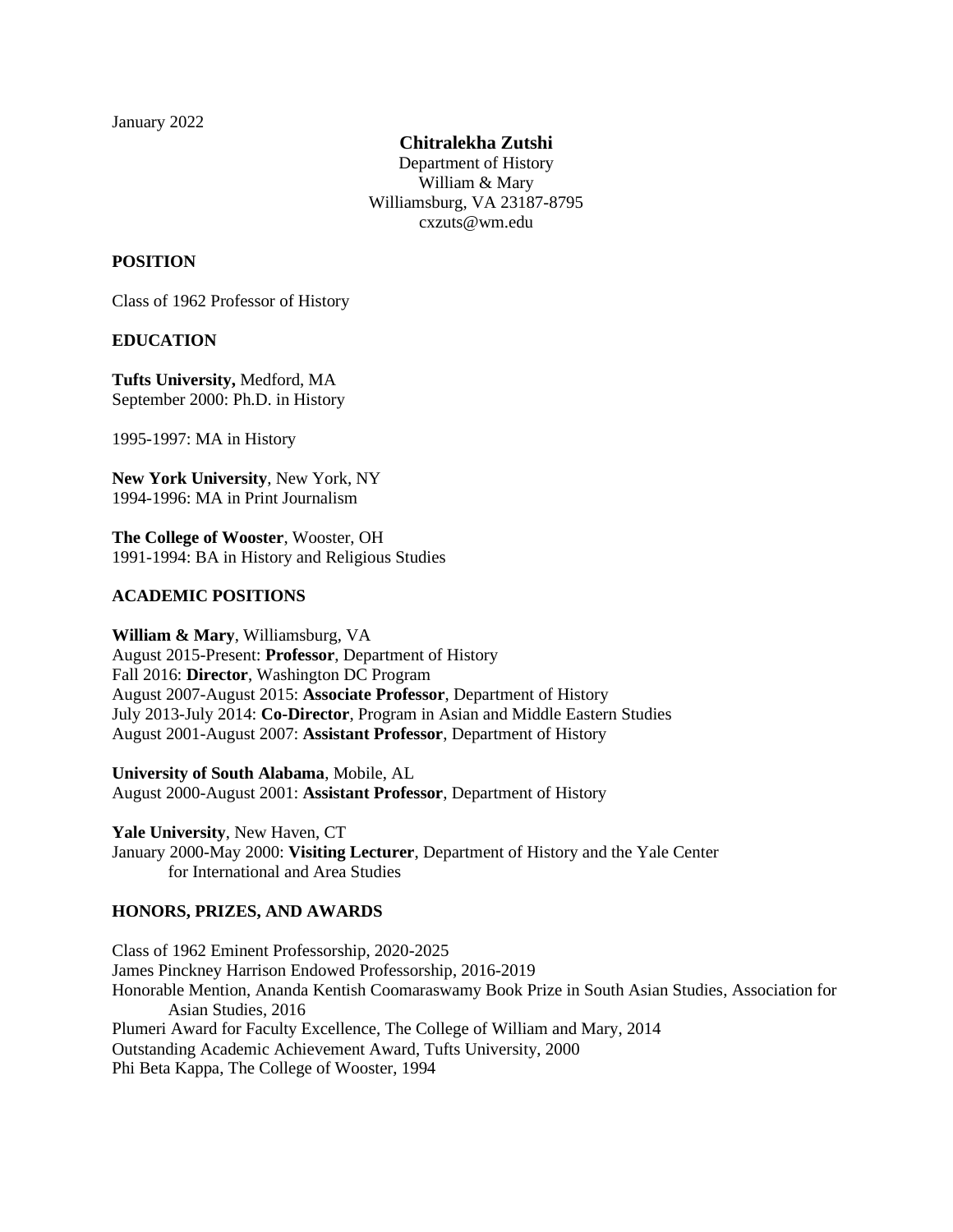### **FELLOWSHIPS AND GRANTS**

#### **External**

- Visiting Fellowship, Indian Institute of Advanced Study, Shimla, India, July 2015
- American Institute of Indian Studies Senior Research Fellowship (Funded by the NEH), 2014-15
- Kluge Fellowship, The John W. Kluge Center, Library of Congress, 2008
- National Endowment for the Humanities Fellowship, 2005-2006
- American Institute of Indian Studies Junior Research Fellowship, 1997-1998
- Taraknath Das Foundation Writing Grant, Columbia University, 1998

### **Internal**

- Swem Library Collection Grant, William & Mary, 2014
- Internationalization in Arts & Sciences Grant, William & Mary, 2012
- Dominion Resources Research Award, William & Mary, Summer 2006
- Freeman Grant in Asian Studies, William & Mary, Summer 2004
- Reves Center International Travel Grant, William & Mary, 2014, 2011, 2007, 2008, 2005, 2004
- Tyler Research Grant, Department of History, William & Mary, 2003
- University Teaching Project, William & Mary, 2002-2003
- University of South Alabama Research Council Award, Summer 2001 (declined)
- Graduate School of Arts and Sciences Writing Fellowship, Tufts University, 1998-1999
- Pre-dissertation Research Grant, The Fletcher School of Law and Diplomacy, 1996
- Department of Journalism Fellowship, New York University, 1994-1995

### **RESEARCH**

#### **Books:**

*Caged Lion: Sheikh Abdullah and the Making of Modern South Asia* (Harper Collins, forthcoming 2023).

*Kashmir: Oxford India Short Introductions* (New Delhi: Oxford University Press, 2019).

*Kashmir: History, Politics, Representation* (editor) (New York: Cambridge University Press, 2018).

- *Kashmir's Contested Pasts: Narratives, Sacred Geographies, and the Historical Imagination* (New Delhi: Oxford University Press, 2014; paperback edition, New Delhi: OUP, 2017). Honorable Mention, 2016 Coomaraswamy Book Prize in South Asian Studies, Association for Asian Studies; Long-listed for the 2015 International Convention of Asia Scholars Book Prize.
- *Languages of Belonging: Islam, Regional Identity, and the Making of Kashmir* (New York: Oxford University Press and London: Hurst & Co., 2004; New Delhi: Permanent Black, 2003; paperback edition, New Delhi: Permanent Black, 2011).

## **Refereed Articles:**

- "The Crisis of Center-Region Relations on the Frontier: The Cases of Jammu & Kashmir and the Northeast," in Mrinalini Sinha, Prasannan Parthasarthi, and David Gilmartin, eds., *Cambridge History of the Modern Indian Subcontinent* (Cambridge University Press, forthcoming 2023).
- "Refashioning Paradise on Earth: Mughal Governance in Kashmir," in Ramya Sreenivasan and Richard Eaton, eds., *The Oxford Handbook of the Mughal World* (Oxford University Press, forthcoming 2022).
- "Introduction: New Directions in the Study of Kashmir," in Chitralekha Zutshi, ed., *Kashmir: History, Politics, Representation* (New Delhi: Cambridge University Press, 2018), 1-21.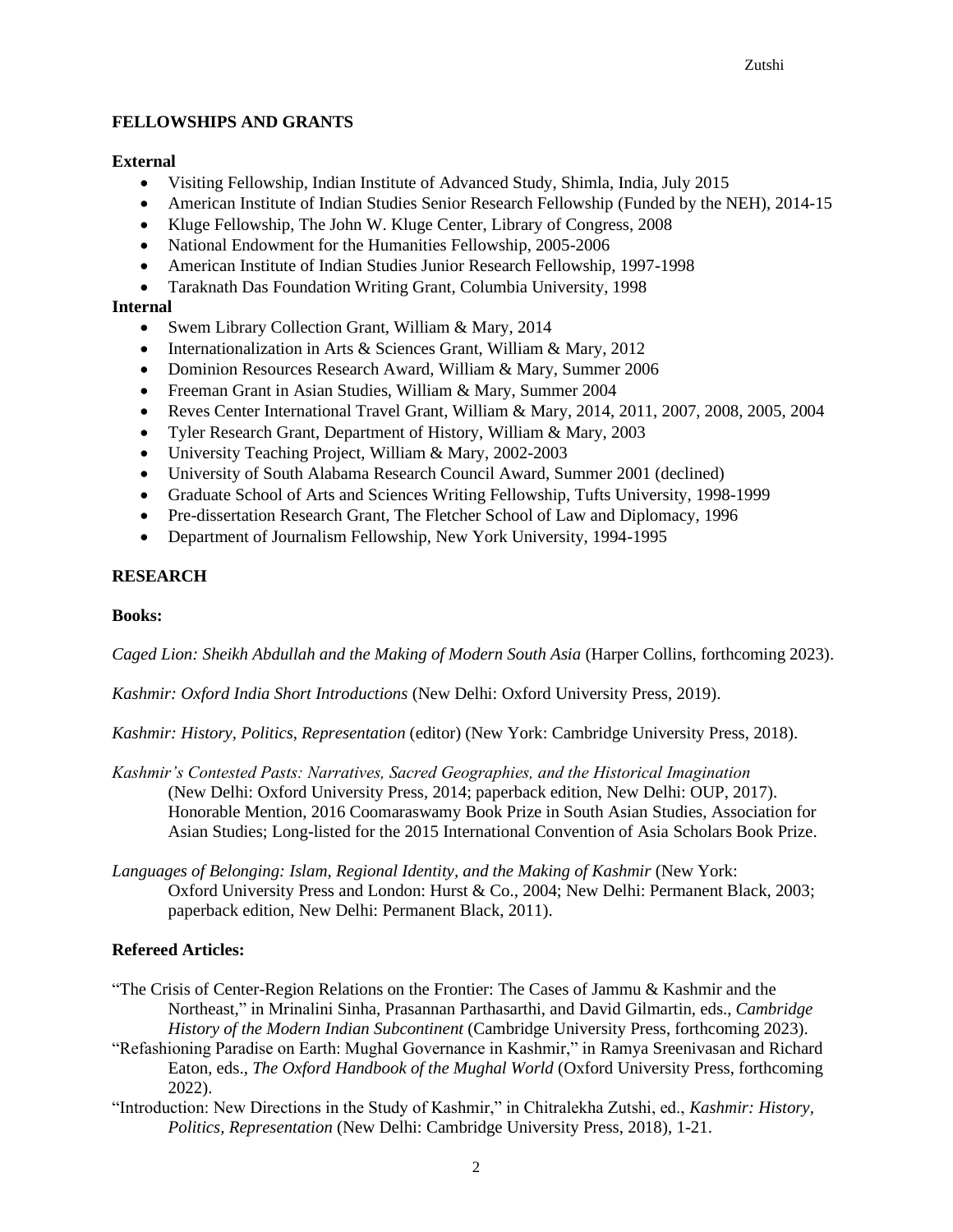- "Contesting Urban Space: Shrine Culture and the Discourse on Kashmiri Muslim Identities and Protest in the Late Nineteenth and Early Twentieth Centuries," in Chitralekha Zutshi, ed., *Kashmir: History, Politics, Representation* (New Delhi: Cambridge University Press, 2018), 51-69.
- "An Ongoing Partition: Histories, Borders, and the Politics of Vivisection in Jammu and Kashmir," *Contemporary South Asia* 23, 3 (2015): 266-275.
- "Past as Tradition, Past as History: The *Rajatarangini* Narratives in Kashmir's Persian Historical Tradition," *The Indian Economic and Social History Review* 50, 2 (April-June 2013): 201-219.
- "Whither Kashmir Studies? A Review," *Modern Asian Studies* 46, 4 (July 2012): 1033-1048.
- "Translating the Past: Rethinking *Rajatarangini* Narratives in Colonial India," *The Journal of Asian Studies* 70, 1 (February 2011): 5-27.
- "Landscapes of the Past: *Rajatarangini* and Historical Knowledge Production in Late-Nineteenth-Century Kashmir," in Daud Ali and Indra Sengupta, eds., *Knowledge Production, Pedagogy, and Institutions in Colonial India* (New York: Palgrave Macmillan, 2011), 99-121.
- "Rethinking Kashmir's History from a Borderlands Perspective," *History Compass* 8/7 (July 2010): 594- 608.
- "Kashmir and *Kashmiriyat*: The Politics of Diversity in South Asia," in Manu Bhagavan, ed., *Heterotopias: Nationalism and the Possibility of History in South Asia* (New Delhi: Oxford University Press, 2010), 44-59.
- "Re-Visioning Princely States in South Asian Historiography: A Review," *The Indian Economic and Social History Review* 46, 3 (July-September 2009): 301-313.
- "India, Pakistan, and the Kashmir Issue: 1947 and Beyond," *Education About Asia* 14, 2 (Fall 2009): 8-13.
- "'Designed for Eternity': Kashmiri Shawls, Empire, and Cultures of Production and Consumption in Mid-Victorian Britain," *Journal of British Studies* 48, 2 (April 2009): 220-240.
- "Shrines, Political Authority, and Religious Identities in Late-Nineteenth and Early-Twentieth-Century Kashmir," in Aparna Rao, ed., *The Valley of Kashmir: The Making and Unmaking of a Composite Culture?* (New Delhi: Manohar, 2008), 235-257.
- "Religion, State, and Community: Contested Identities in the Kashmir Valley, c. 1880-1920," *South Asia: Journal of South Asian Studies* XXIII, 1 (June 2000): 109-128.

## **Other periodical/web articles:**

- "Status Check: Tensions in Kashmir," *BBC World Histories* (October/November 2019: 10-11).
- "Kashmiriyat: Death of an Idea," *History Workshop Online* (September 11, 2019); republished in *Scroll.in* and *The Print* (September 16, 2019).
- "Yet Another Assault on Kashmir," *Asia Dialogue* (August 14, 2019).
- "Latest Assault on Kashmir is an Assault on Indian Pluralism," *The Globe Post* (August 13, 2019).
- "Why Can't Kashmir Escape its Bloody Past?," *BBC History Magazine* (May 2019: 15).
- "Kashmir Conflict is not just a Border Dispute between India and Pakistan," *The Conversation*, March 4, 2019.
- "Seasons of Discontent and Revolt in Kashmir," *Current History* (April 2017): 123-129.
- *Kashmir Journal*, e-column on *KashmirConnected*: June 2015-April 2017.

"Kashmir in International Perspective," *DNA (Daily News and Analysis)*, September 7, 2016.

- "The New Militancy in Kashmir," *Scroll.in*, August 21, 2016
- "Kashmir and India: *Khayalon ki Ladai* (clash of ideologies)," *Scroll.in*, April 23, 2016.
- "Redefining *Aazadi*, or 'freedom', in India," *History Workshop Online* (March 4, 2016).
- "'We must remain mad in order to be sane'," *Los Angeles Review of Books* (December 26, 2015).
- "Passage to Lahore: A Mughal City," *Mainstream Weekly* LIII, 25 (June 13, 2015): 14-15.
- "Balraj Puri: An Appreciation," *KashmirConnected*, January 5, 2015.
- "Divided Presents and Pasts: The Power of Narratives in Contemporary Kashmir," *Economic and Political Weekly* XLIX, No. 36 (September 6, 2014): 1-4.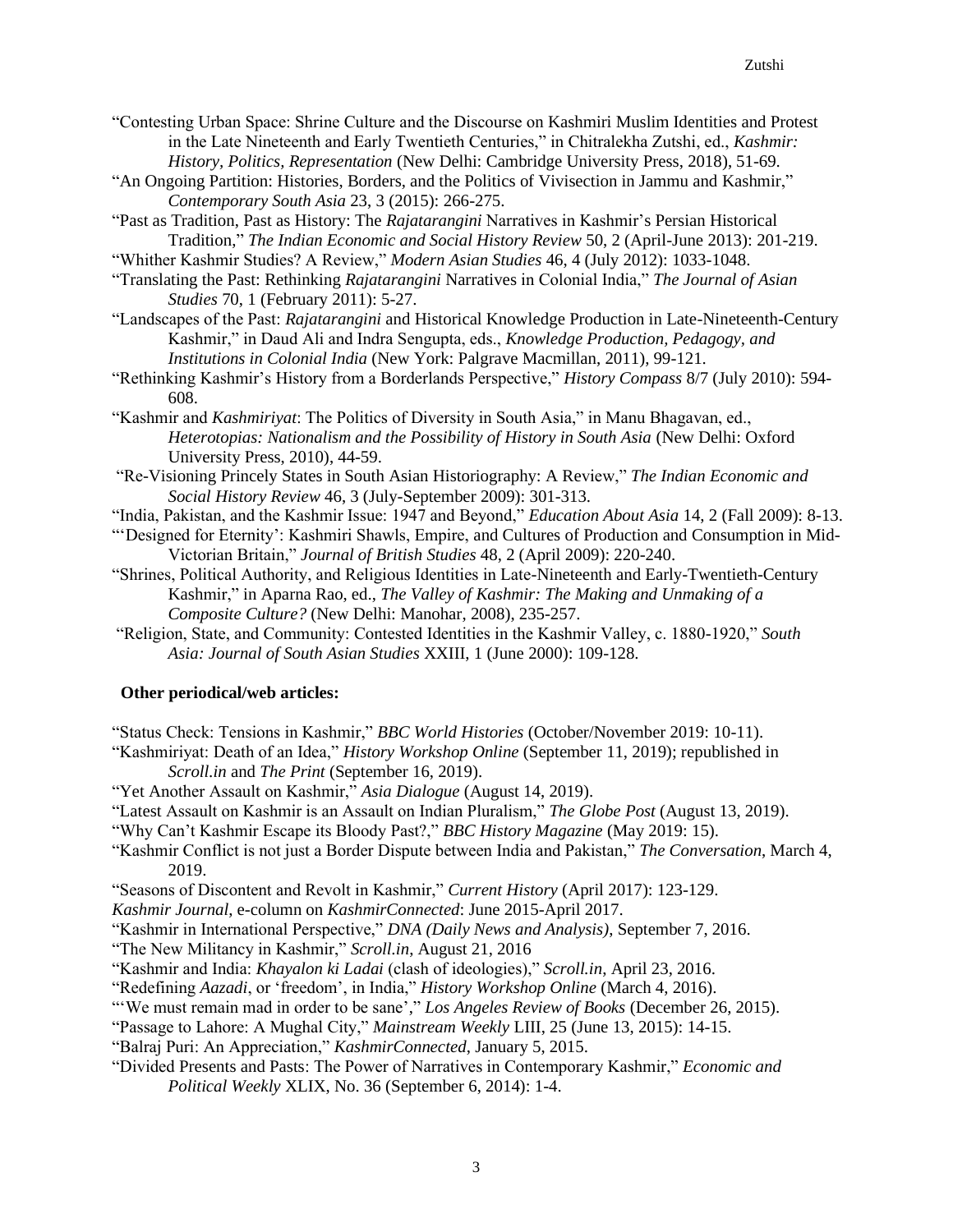- "Reframing a Regional Approach to South Asia: Demilitarization, Development, and Sustainable Peace," Ad Hoc Working Group on South Asia (New York University: Institute of Public Knowledge, 2009); shorter version published in *Himal South Asian*, 22, 7 (July 2009): 51-55.
- "Debating the Past: Academic and Popular Histories in India," *Perspectives on History* (December 2009): 18-21.

#### **Book reviews:**

- Kyle Gardner, *The Frontier Complex: Geopolitics and the Making of the India-China Border, 1846-1962*, in *Agricultural History*, forthcoming 2022.
- Ali Khan Mahmudabad, *Poetry of Belonging: Muslim Imaginings of India, 1850-1950*, in *The English Historical Review*, 13 November 2021.
- Haley Duschinski, Mona Bhan, Ather Zia, and Cynthia Mahmood, eds., *Resisting Occupation in Kashmir*, in *The Journal of Asian Studies* 78, 3 (August 2019): 706-708.
- Manan Ahmed Asif, *A Book of Conquest: The Chachnama and Muslim Origins in South Asia*, in *The American Historical Review* 122, 5 (December 2017): 1583-1584.
- Khalid Bashir Ahmad, *Kashmir: Exposing the Myth Behind the Narrative*, in *scroll.in* (October 2017).
- Janaki Nair, *Mysore Modern: Rethinking the Region under Princely Rule*, and Aya Ikegame, *Princely India Re-Imagined: A Historical Anthropology of Mysore from 1799 to the Present*, in *The Indian Economic and Social History Review* 52, 3 (2015): 404-408.
- "Identity, Conflict, and Violence in Kashmir," review of Manisha Gangahar, *Kashmir's Narratives of Conflict: Identity Lost in Space and Time*, in *Economic and Political Weekly* XLIX, No. 28 (July 12, 2014): 34-35.
- Jyotirmaya Sharma, *A Restatement of Religion: Swami Vivekananda and the Making of Hindu Nationalism*, in *Canadian Journal of History* XLIX (spring-summer 2014): 157-159.
- Kavita Datla, *The Language of Secular Islam: Urdu Nationalism and Colonial India*, in *The American Historical Review* 119 (February 2014): 163-164.
- "Violence, Gender, and the Ongoing Partitions of South Asia," review of Yasmin Saikia, *Women, War, and the Making of Bangladesh: Remembering 1971*, in *H-Asia Book Reviews*, September 13, 2012.
- "A Garden of Many Secrets," review of Brigid Keenan, *Travels in Kashmir: A Popular History of its People, Places and Crafts*, in *Economic and Political Weekly* XLII, No. 32 (August 11, 2007): 3298-3299.
- Ravina Aggarwal, *Beyond Lines of Control: Performance and Politics on the Disputed Borders of Ladakh, India*, in *Canadian Journal of History* XLI (spring-summer 2006): 187-188.
- Kaia Leather, *Kashmiri Separatists: Origins, Competing Ideologies, and Prospects for Resolution of the Conflict*, in *Pacific Affairs*, Vol. 78, No. 1 (Spring 2005): 148-149.
- Christophe Jaffrelot, ed., *A History of Pakistan and its Origins* and Lawrence Ziring, *Pakistan: At the Crosscurrent of History*, in *H-Asia Book Reviews*, March 3, 2005.
- Dick Kooiman, *Communalism and the Princely States: Travancore, Baroda and Hyderabad in the 1930s*, in *The Indian Economic and Social History Review*, 41, 4 (2004): 493-495.

#### **Invited research-related activities:**

Interview, *E-International Relations*, University of Nottingham, August 28, 2021.

- Interview, *All Things Considered*, National Public Radio, August 16, 2019.
- Interview, *The World According to Jesse*, RTV, April 12, 2019.
- Interview, *Incarnations: India in 50 Lives*, BBC Channel 4, August 2015.
- Participant, Workshop on "The Politics of Knowledge in South Asia," Institute of Public Knowledge, New York University, New York, March 6, 2009.
- Panelist, Webcast on Kashmir, Worldfocus Radio, December 8, 2008.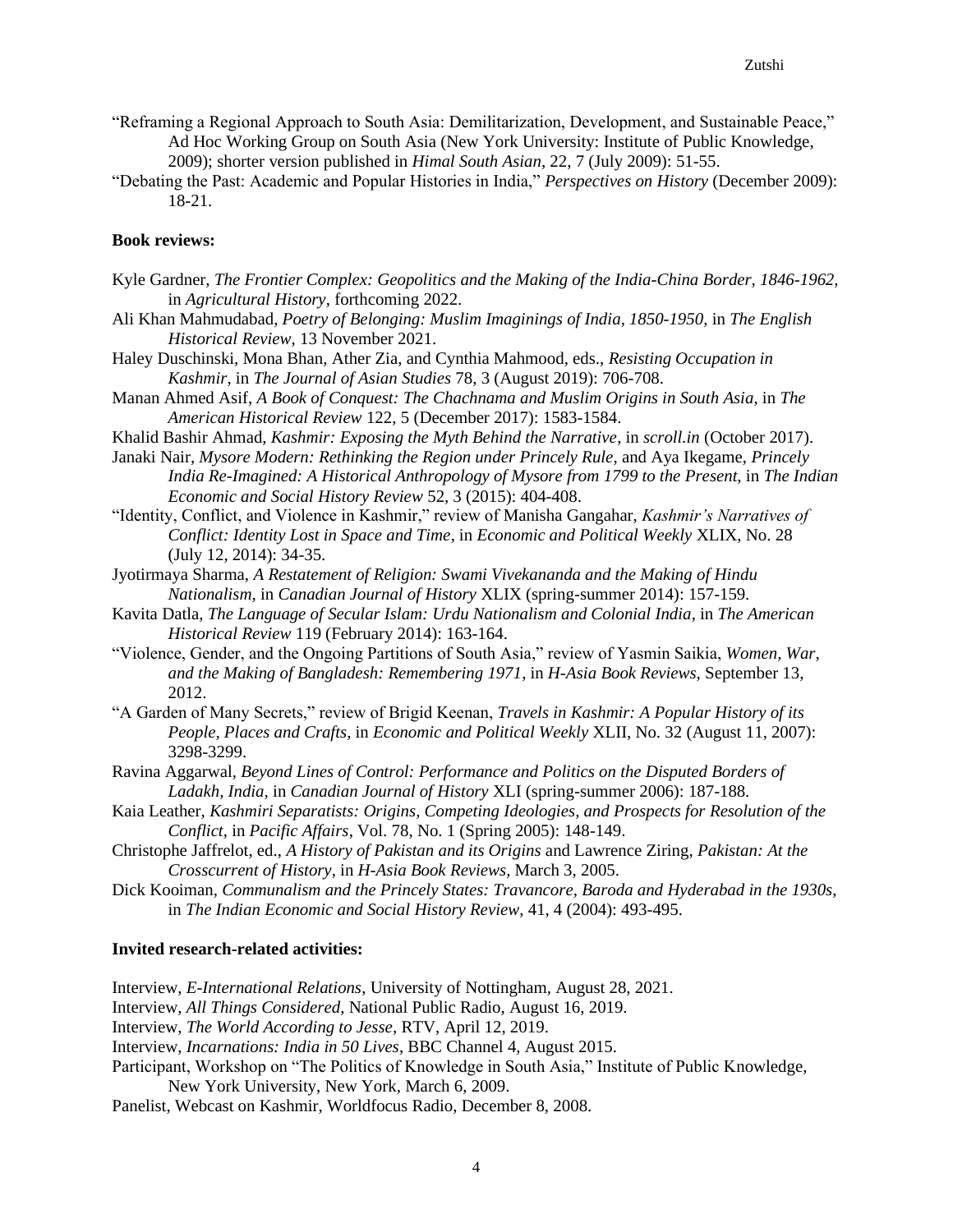### **Scholarly papers and talks:**

- "Understanding Kashmir: From Contestation to Belonging," Ryerson University, Toronto, Canada, March 2021.
- Roundtable on Kashmir, University of Nottingham Asia Research Institute, United Kingdom, November 2020.
- "Trajectories of Indian Nationalism," Leiden University, Department of History, Leiden, Netherlands, February 2020.
- "The Intertwined Lives of Kashmiri and Indian Nationalisms," University of Virginia, Charlottesville, VA, December 2019.
- "Kashmir: History and Politics," World Affairs Council, Richmond, VA, September 2019.
- Chair and Discussant, "Imperial Ecologies and Sowing Dissent in the Long Nineteenth Century," The Mid-Atlantic Conference on British Studies, The College of William and Mary, Williamsburg, VA, April 2019.
- Panel Organizer/Presenter, "The Divided Self and the Life Narrative: Sheikh Abdullah's *Aatish-i-Chinar*, in "Public Lives, Private Memories: Travel and Vernacular Life Writing in Asia," Association for Asian Studies in Asia Conference, Delhi, India, July 2018.
- "Ruminations on Writing the History of a Conflict Zone," Institute of Kashmir Studies, University of Kashmir, Srinagar, India, July 2018.
- "The Present and Future of Kashmir Studies," Department of Politics and Governance, Central University of Kashmir, Srinagar, July 2018.
- "Conceptualizing Regions, Borderlands, and Mobility in Asian History," Asian Borderlands Workshop, Columbia University, NY, March 2018.
- "The Politics of Multiple Partitions in the Kashmir Context," Conference on 'Imagining Peace in Conflict,' Arizona State University, Tempe, Arizona, February 2018.
- "Self and the World in Sheikh Muhammad Abdullah's *Aatish-i-Chinar*," Center for South Asian Studies and the Department of History, University of Michigan, Ann Arbor, MI, December 2017.
- Speaker, "Roundtable Discussion: 70 Years of India and Pakistan," Georgetown India Initiative, Georgetown University,Washington, DC, September 2017.
- Organizer and Discussant, Conference, "Kashmir: History, Politics, Representation," Washington Center, The College of William and Mary, Washington, DC, October 2016.
- "The East India Company's Options," MUN IV, The College of William and Mary, Williamsburg, VA, April 2016.
- "Illiberal Democracy in South Asia," Seminar on Illiberalism in South Asia and Europe, The College of William and Mary, Williamsburg, VA, April 2016.
- "History as Power," TEDx Talks, The College of William and Mary, Williamsburg, VA, April 2016.
- "Redefining Study Abroad/Away," Teaching Project Workshop, The College of William and Mary, Williamsburg, VA, March 2016.
- "Writing the History of a Conflict Zone," INRL 300 Lecture, The College of William and Mary, Williamsburg, VA, February 2016.
- "Choice, Agency, and the Challenge of Indian Feminism," Vox Club, The College of William and Mary, Williamsburg, VA, November 2015.
- "Narrating Paradise on Earth: Place-Making and History-Writing in Kashmir," Indian Institute for Advanced Study, Shimla, India, July 2015.
- "New Directions in South Asian Historiography," Department of Political Science, Kashmir University, Kashmir, India, May 2015.
- "Defining Place and History: Fabulous Geographies and Sacred Pasts in Kashmir's Historical Tradition," in "Cultures, Traditions, and Contemporary Life" lecture series at the Nehru Memorial Museum and Library, Delhi, India, April 2015.
- "Narrating the Past in Kashmir: Place, Genealogy, and Tradition," Centre for Historical Studies, Jawaharlal Nehru University, Delhi, India, April 2015.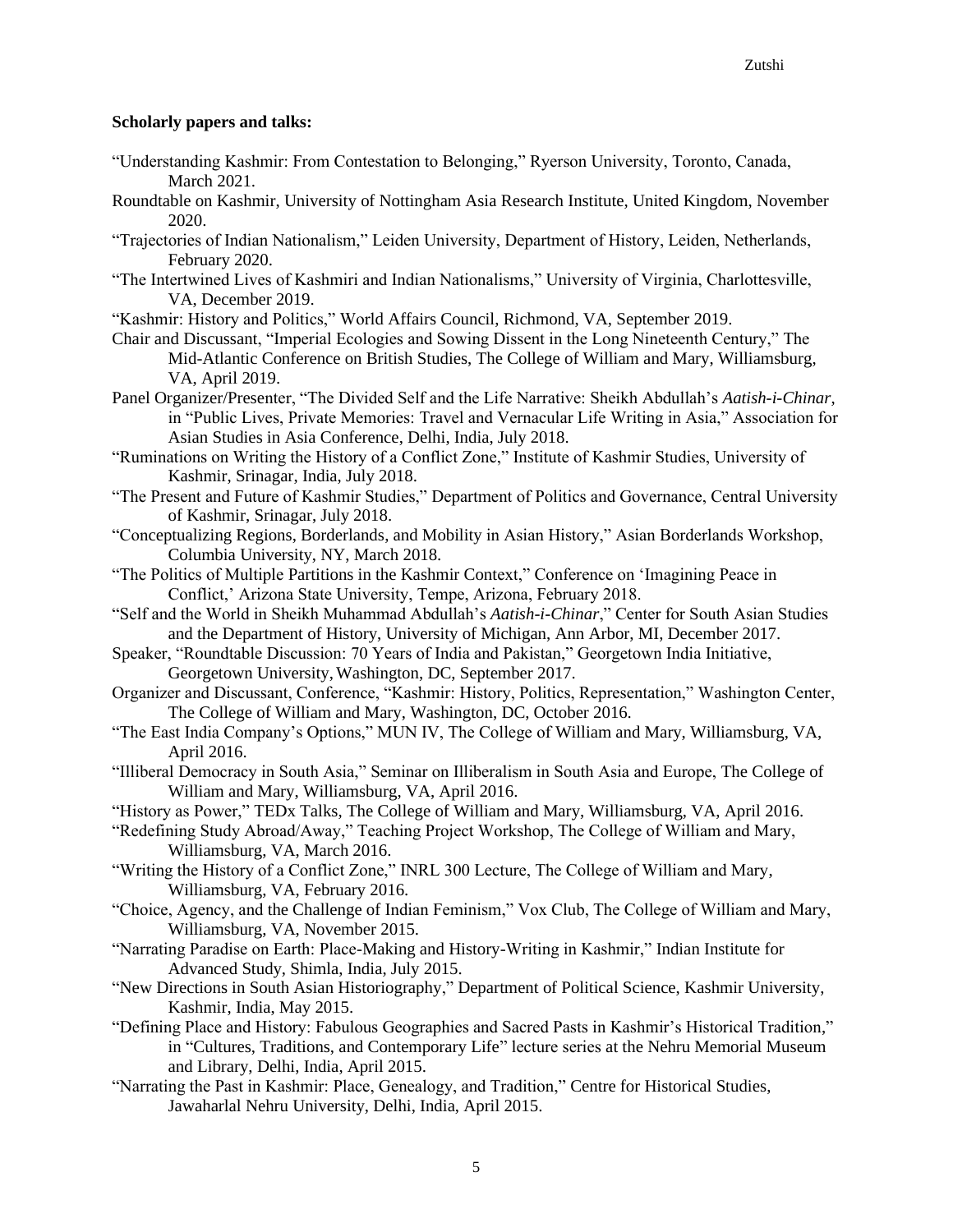- "Historical Writing and South Asian Historiography," Humanities and Social Sciences Department, Lahore University of Management Sciences, Lahore, Pakistan, April 2015.
- "*Rajatarangini* and the Making of Kashmir's Long Historical Tradition," Conference on "Exploring Historical Traditions in India," Department of History, Assam University, Silchar, India, February 2015.
- "Regimes of History and Historicity in Pre-Modern and Modern South Asia," Department of History, Jammu University, India, November 2014.
- "Remembering and Forgetting: The Politics of the Past in Kashmir's Nineteenth-Century Historiographical Tradition," Department of Political Science, Kashmir University, Srinagar, India, November 2014.
- "Defining South Asia and Kashmir's Place within It," Institute of Kashmir and South Asian Studies, Kashmir University, India, October 2014.
- "'A Garden of Perpetual Spring': Auspicious Landscapes and Sacred Pasts in Kashmir's Historical Tradition," Centre for the Study of Comparative Religions and Civilizations, Jamia Millia Islamia University, Delhi, India, September 2014.
- "Paradise on Earth: Territory, Identity, and History-Writing in Kashmir," Museum Lecture Series, Bogazici University, Istanbul, Turkey, June 2014.
- "The Past and Present of History-Writing in Kashmir," Comparative Muslim Societies and South Asia Program Lecture Series, Cornell University, Ithaca, NY, April 2014.
- Discussant, "The State in New Histories of the Himalaya—Part I," The Association for Asian Studies Annual Meeting, Philadelphia, PA, March 2014.
- "'Each Night Put Kashmir in Your Dreams': Nilima Sheikh's Kashmir Paintings," The Art Institute of Chicago, Chicago, IL, March 2014.
- "Balancing the Past and the Present in Historical Writing," Historian's Craft Lecture Series, Department of History, The College of William and Mary, Williamsburg, VA, November 2013.
- "Inter-Faith Dialogue and the Kashmir Issue," Inter-Faith Students Association, The College of William and Mary, Williamsburg, VA, October 2013.
- "Islam in the Indian Subcontinent," Panel Discussion, *Islam: Cross-Cultural Perspectives*, The College of William and Mary, Williamsburg, VA, April 2013.
- "*The Melancholy City*: Textuality, Orality, and Performance in the Kashmiri Narrative Public," South Asia Center Lecture Series, University of Virginia, Charlottesville, VA, November 2012.
- "Oral History and Ethnography as Research Methodologies," Refresher Course, Academic Staff College, Kashmir University, Srinagar, India, July 2012.
- "Fashioning Kashmir: Belonging and Territoriality in the Kashmiri Narrative Tradition," Conference on *Kashmir: A Way Forward*, University of North Texas, Denton, TX, April 2012.
- "Space and Place in the Kashmiri Historical Imagination," History Department Seminar, University of Delhi, Delhi, India, March 2012.
- "Commemorating Kashmir: History and Memory in the Kashmiri Storytelling Tradition," Jesus and Mary College Guest Lecture, Delhi, India, March 2012.
- "Contested Landscapes of Kashmir's Past," Conference on *Brave New World: The Gendered Political Economy of Terrorism and Fundamentalism*, St. Stephen's College, Delhi, India, March 2012.
- "Kashmir as Literary Borderland: Landscape and Sacred Pasts in the Kashmiri Historical Tradition," American Historical Association Annual Meeting, Chicago, IL, January 2012.
- "The Past as Story: Historical Memory and the Storytelling Tradition in Kashmir," Dhar India Studies Lecture, University of Indiana, Bloomington, November 2011.
- "Individual and Region in the Eighteenth-Century Kashmiri *Tarikh* Tradition," Seminar Series, Institute for Kashmir Studies, Kashmir University, Srinagar, India, July 2011.
- "Kashmir as Literary Paradise: Region as Sacred Space in the Kashmiri Historical Imagination," Keynote Speaker, Symposium on *Jammu and Kashmir: Boundaries and Movements*, University of Munich, Germany, June 2011.
- "Garden of Solomon: The Idea of Kashmir in the Kashmiri Historical Tradition," Workshop on *Another Kashmir: Beyond the Security Paradigm*, University of Texas, Austin, TX, April 2011.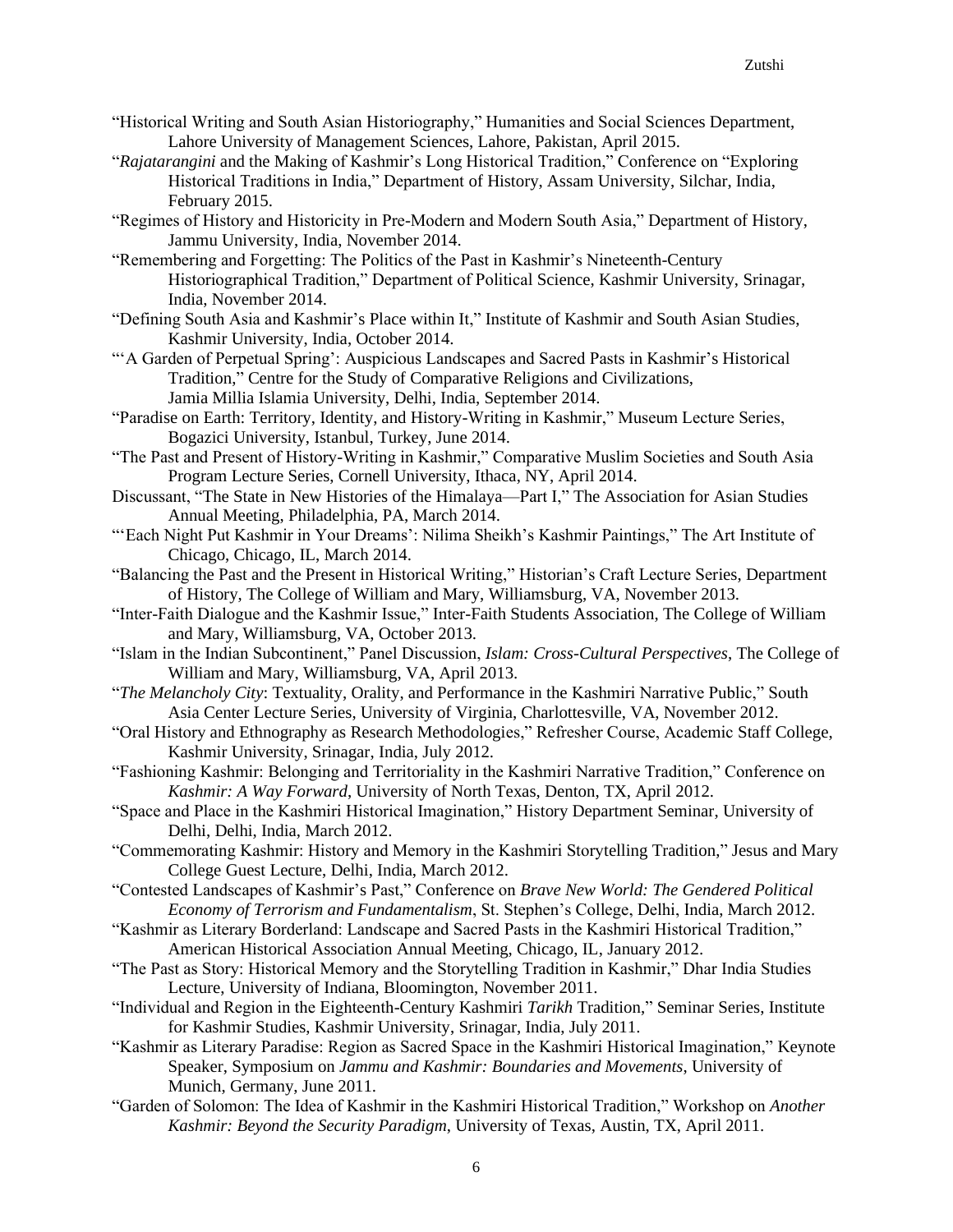- "Of Water Born: Landscape and History in Kashmiri Hagiographical Narratives," Conference on *Remapping South Asia: Space, Time, Methods*, Tufts University, Medford, MA, December 2010.
- "Teaching South Asia at William and Mary," Parents' Weekend Lecture, The College of William and Mary, Williamsburg, VA, October 2010.
- "Relocating Kashmir in South Asian Historiography: Region, Nation, and Religion in Kashmir's Past," Department of History, Kashmir University, Srinagar, India, October 2009.
- "*Rajatarangini* and the Historical Imagination in Colonial India," Department of History, University of Hyderabad, Hyderabad, India, September 2009.
- "New Trends in the Study of South Asian History and Historiography," Institute for Kashmir Studies, Kashmir University, Srinagar, India, July 2009.
- "The Kashmir Issue: History and Prospects," Leiden Institute for Area Studies Lecture, Leiden University, Leiden, The Netherlands, June 2009.
- "'History, an Epic or a Semi-Tragic Drama': The Constitution of *Rajatarangini* as 'Historical' Text in Colonial India," Yale University South Asian Studies Lecture Series, New Haven, CT, March 2009.
- "Re-Visioning Kashmir as Borderland in South Asian History," Lecture Series on Borderlands in World History, History Department, Wake Forest University, Winston-Salem, NC, February 2009.
- "History and Geopolitics of the Kashmir Conflict," SOTF Lecture Series, Fort Bragg, NC, February 2009.
- "The Real History of the Great People': *Rajatarangini* and the Mapping of India's Past," Harvard University South Asia Seminar Series, Cambridge, MA, October 2008.
- "Translating 'History': *Rajatarangini* and the Making of India's Past," The John W. Kluge Center, Library of Congress, Washington DC, July 2008.
- "'Designed for Eternity': Kashmiri Shawls in the Popular Imagination," Asian Division and the John W. Kluge Center, Library of Congress, Washington DC, June 2008.
- "Kashmir: Identities in History," Indian Council on Historical Research, Seminar on *Identity, Emotion & Culture: The Languages & Literatures of South Asia, 900C.E -2000 C.E*, Bangalore, India, January 2008.
- "Gandhi: The Myth, the Man, and History," Munroe Scholars Lunch talk, The College of William and Mary, Williamsburg, VA, October 2007.
- Discussant, "Sri Lanka's 1956 Election: Retrospect and Prospect," 35<sup>th</sup> Annual Conference on South Asia, University of Wisconsin, Madison, WI, October 2006.
- "Kashmiri Shawls in Nineteenth-Century Narratives," Conference on *The History of Consumption in South Asia, c.1750-1950*, Gokhale Institute of Politics and Economics, Pune, India, December 2005.
- "Kashmiris and the Indian State: History, Politics, and Future Possibilities," South Asia Forum, Association for Asian Studies Annual Meeting, Chicago, IL, April 2005.
- "Gandhi in South Asian Historiography," Department of History, Indiana University South Bend, South Bend, IN, March 2005.
- "Women in War: The Case of Kashmir," Amnesty International Human Rights Week, The College of William and Mary, Williamsburg, VA, November 2004.
- Chair, "Does the Economic History of South Asia have a Future?—Part I," New England Association of Asian Studies Annual Meeting, Dartmouth College, Hanover, NH, November 2004.
- "Rethinking Kashmiri Islam," Forum on *Changing Faces of Islam in South Asia*, University of British Columbia, Vancouver, November 2003.
- "Shrines, Divines, and Patriots in Contemporary South Asia," India Forum, Colorado State University, Fort Collins, CO, November 2003.
- "The Vision of Kashmir's Past in South Asian Politics," Forum on *Critical Issues in South Asia*, South Asian Students Association, The College of William and Mary, Williamsburg, VA, March 2003.
- "The Politics of *Kashmiriyat* in South Asia," Conference on *Dynamics of Diversity: Narratives of Pluralism in South Asian History*, Indiana University, Bloomington, IN, February 2003.
- "Re-thinking Kashmir's Pre-colonial History," Conference on *Regional, Religious and National Identities in South Asia*, Harvard University, Cambridge, MA, May 2002.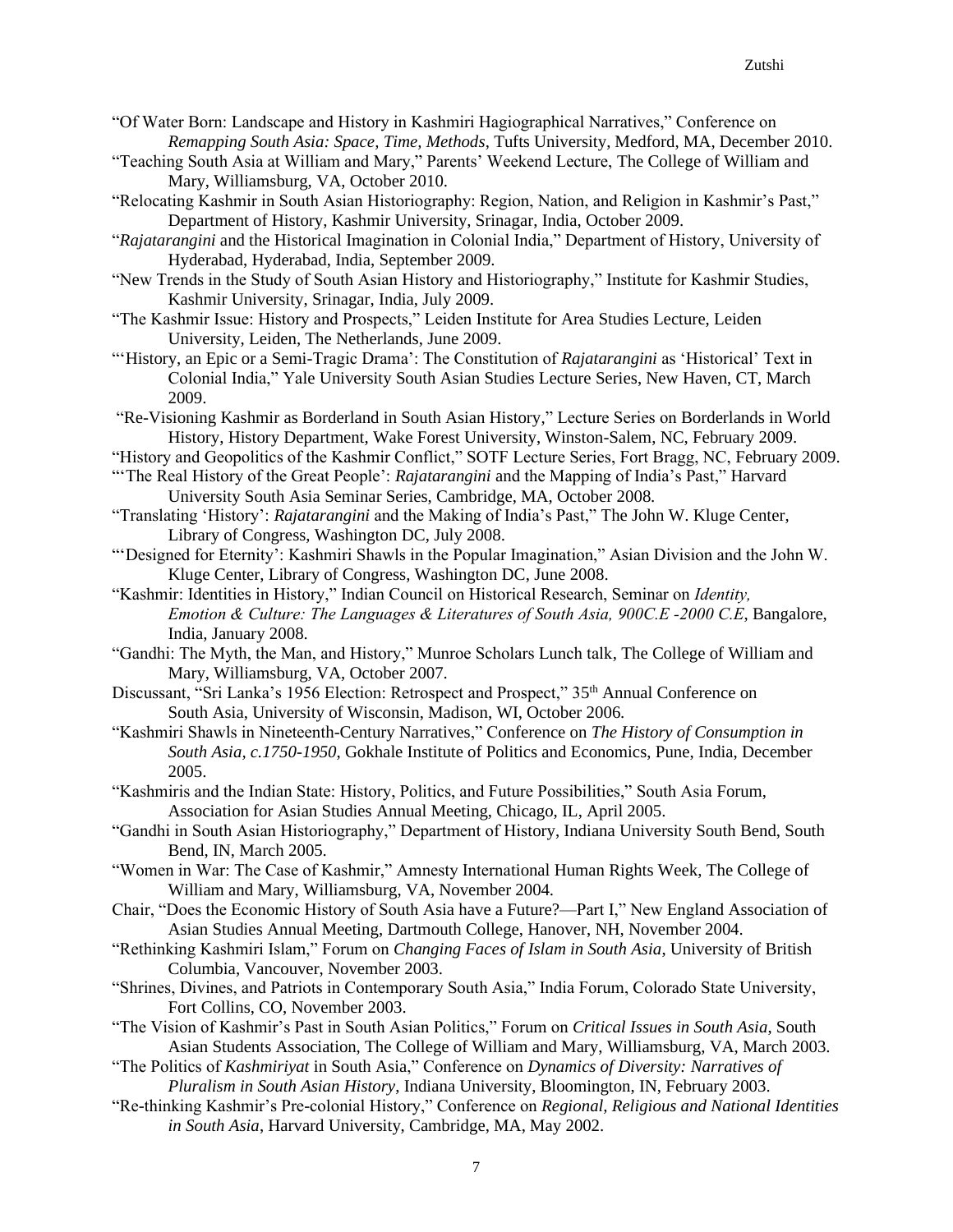"Kashmir's Contested Past: Myth and Memory in Kashmiri Narratives," Department of History, Washington University, St. Louis, MO, April 2002.

#### **Languages:**

Hindi, Urdu, Kashmiri (Fluent); Persian (Reading); French (Reading)

## **COURSES TAUGHT**

The Indian Ocean World Migration and Integration War and Peace in Postcolonial South Asia Nation-Building and Conflict-Resolution in Asia History and Politics of Postcolonial India Kashmir: Past, Present, Future Transnational Environmental History Empires and Imperialism History of South Asia, antiquity to the present Nation, Gender, and Race in South Asia Colonialism, Nationalism, and Modernity in South Asia Bollywood and the Making of Modern India Islam and Politics in South Asia Empire and Science in British India Gandhi: History and Representation Geographies of Empire in Portuguese Goa History of Asian Civilization, antiquity to 1800 History of Asian Civilization, 1800 to Present Nationalism, Regionalism, and Religious Identities in South Asia

#### **PROFESSIONAL SERVICE**

#### **William & Mary**

#### **Advising**

Pre-Major Advisor Major Advisor Honors Thesis Advisor Master's Thesis Committees PhD Comprehensive Exam Committees

#### **Search Committees**

Chair, East Asian History Search Committee, 2016-2017 East Asian History Search Committee, 2011-2012 Chair, Modern Middle East History Search Committee, 2010-2011 African History Search Committee, Spring 2009 Latin American History Search Committee, Fall 2004 Chinese History Search Committee, Spring 2004 Russian History Search Committee, 2002-2003

### **Director/Chair**

Director, Washington DC Program, "Nation-Building and Conflict-Resolution in Asia," Fall 2016 Co-Director, Program in Asian and Middle Eastern Studies, 2013-2014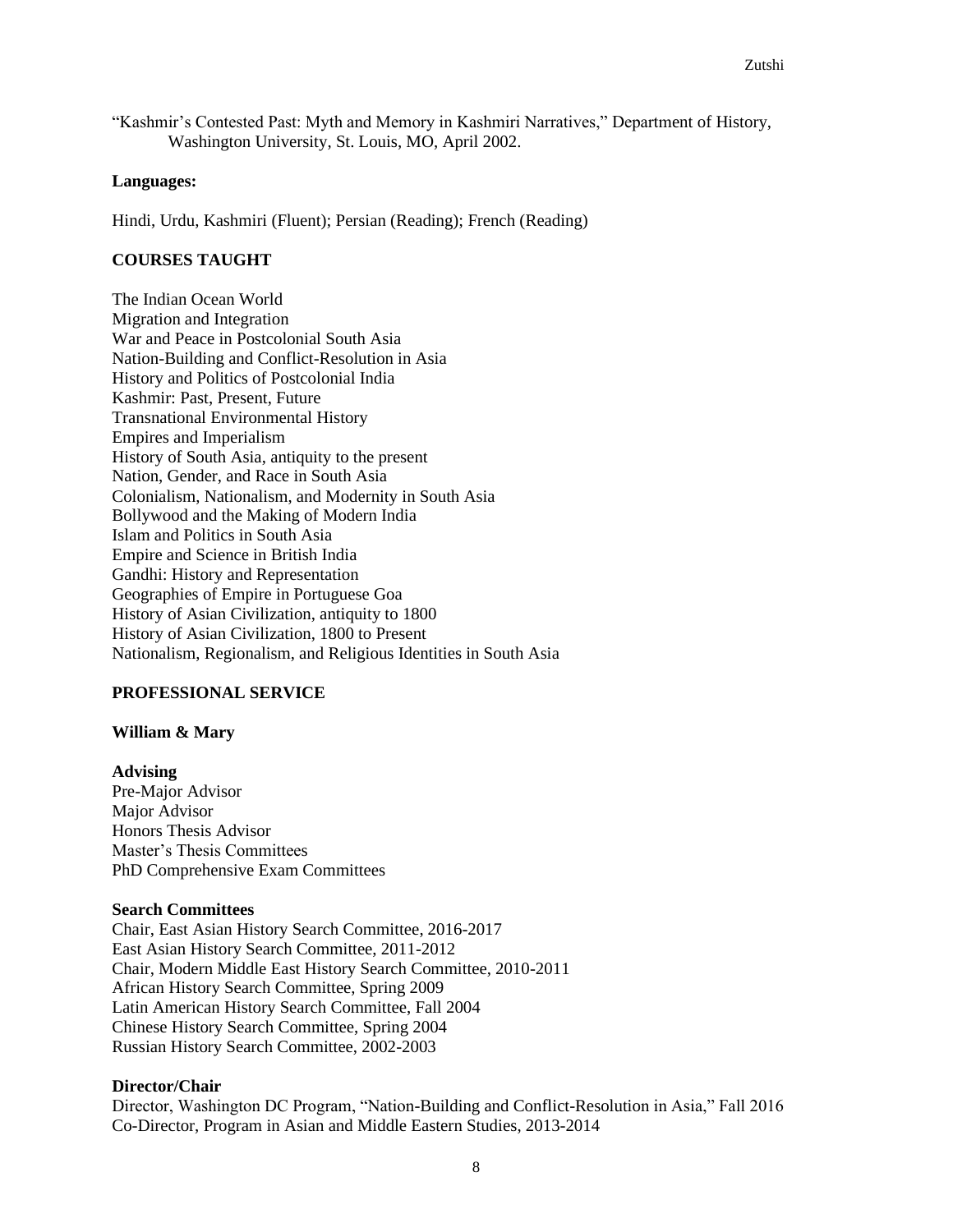Co-Chair, AMES Mellon Fellow Search Committee, Spring 2014 Director, South Asian Studies, 2011-2013 Coordinator, College India Initiative (Obama-Singh Knowledge Initiative Grant), 2010-2013

### **Committees**

Academic Director Search Committee, St. Andrews William & Mary Joint Degree Program, Fall 2019 Freeman Scholarship Selection Committee, Asian and Middle Eastern Studies, Fall 2019 Executive Committee, Asian and Middle Eastern Studies, 2017-2019 Plumeri Awards Committee, Fall 2017 Global Studies Executive Committee, 2013-2014 International Studies Advisory Committee, 2011-2014 Executive Committee, Asian and Middle Eastern Studies, 2011-2013 Critchfield Conference Planning Committee, Spring 2013 St. Andrews Joint Degree Program Committee, 2012-2013 Conference Committee, Asian and Middle Eastern Studies Initiative, 2010-2011 World in America Lecture Series Committee, 2007-2008 Search Committee, Asst. Director and Curator, Muscarelle Museum of Art, Spring 2007 Women's Studies Executive Committee, 2006-2007 Writing Committee, College of Arts and Sciences, 2003-2004 and Fall 2004

### **Study Abroad**

Director and Instructor, Study Abroad Program, Goa, India, Summer 2013 Director and Instructor, Study Abroad Program, Goa, India, Summer 2005 Founder, Study Abroad Program, Goa, India, Summer and Fall 2004 Instructor, Study Abroad Program, Cambridge, England, Summer 2003

## **Profession**

#### **Editorial**

Editorial Board, *#AsiaNow* (blog of the Association for Asian Studies), March 2017-Present International Advisory Board, *South Asia: Journal of South Asian Studies*, 2013-Present External Reviewer, *Economic and Political Weekly*, 2014-Present

#### **Administrative**

Board of Trustees, The American Institute of Indian Studies, 2018-2021 Institutional Delegate, The American Institute of Indian Studies, 2017-Present Chair, External Review Committee, History Department, Connecticut College, Fall 2017 Board Member, Association for Asian Studies (Chair, South Asia Council), 2017-2018 Member, South Asia Council, Association for Asian Studies, 2015-2017 Member, Executive Committee, Society for the Advancement of the History of South Asia (SAHSA), American Historical Association, 2008-2012. Member, John F. Richards Prize in South Asian History Fundraising Committee (AHA book prize), SAHSA, 2009-2010. Member, Ad Hoc Working Group on South Asia, Institute of Public Knowledge, New York University,

2009-2010.

# **Peer Reviews (articles, books, proposals)**

--Over 50 article manuscripts for a variety of journals

- --Over 25 book manuscripts for a variety of presses
- --Over 10 book proposals for a variety of presses